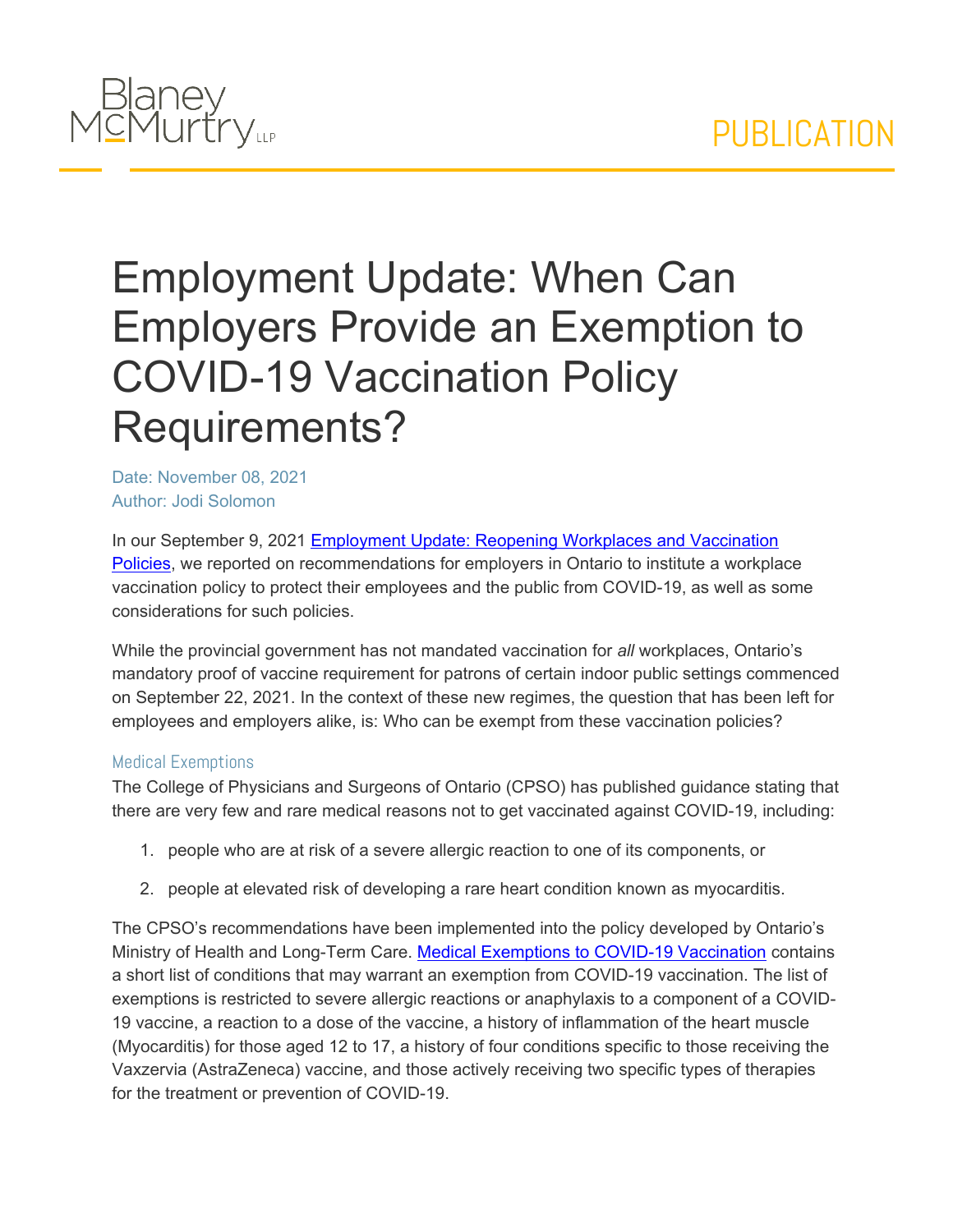The CPSO has also gone further and stated that the circumstances of the pandemic support physicians declining to provide documentation for an exemption where a patient requesting the exemption does not have an identified medical reason. Given the rarity of these exceptions, and considering that vaccines have been proven to be both safe and effective, any notes written for patients who qualify for a medical exemption need to clearly specify:

- the name and contact information of the physician or nurse practitioner (for example, phone number and address)
- a logo or letterhead identifying the physician or nurse practitioner
- a statement that there is a medical reason for your exemption for being fully vaccinated against COVID19 (i.e. document clear medical information that supports the exemption)
- an effective timeperiod for the medical reason within the date the individual is seeking access to the business or organization (i.e. permanent or time-limited)

<span id="page-1-0"></span>Interestingly, however, despite the identified narrow medical exceptions to the COVID-19 vaccine, Ontario's Chief Medical Officer of Health, Dr. Kieran Moore, has suggested that there is evidence pointing to an exemption rate amongst Ontario employers that is hundreds of times higher than it should be[.\[1\]](#page-3-0) In fact, Dr. Moore stated that he has heard anecdotal reports from employers suggesting that the medical exemption rate for employees is between one and two per cent, and a "review" into these circumstances is warranted. The CPSO has recently gone so far as issuing suspensions and/or instituting court proceedings against doctors regarding the issue of granting exemptions.

Ontario's Ministry of Health and Long Term Care recently released a [Sample](https://www.blaney.com/articles/reopening-workplaces-and-vaccination-policies?utm_source=Mondaq&utm_medium=syndication&utm_campaign=LinkedIn-integrationhttps://www.health.gov.on.ca/en/pro/programs/publichealth/coronavirus/docs/vaccine/COVID-19_sample_medical_exemption_template.pdf) [Statement](https://www.blaney.com/articles/reopening-workplaces-and-vaccination-policies?utm_source=Mondaq&utm_medium=syndication&utm_campaign=LinkedIn-integrationhttps://www.health.gov.on.ca/en/pro/programs/publichealth/coronavirus/docs/vaccine/COVID-19_sample_medical_exemption_template.pdf) [of](https://www.blaney.com/articles/reopening-workplaces-and-vaccination-policies?utm_source=Mondaq&utm_medium=syndication&utm_campaign=LinkedIn-integrationhttps://www.health.gov.on.ca/en/pro/programs/publichealth/coronavirus/docs/vaccine/COVID-19_sample_medical_exemption_template.pdf) [Medical](https://www.blaney.com/articles/reopening-workplaces-and-vaccination-policies?utm_source=Mondaq&utm_medium=syndication&utm_campaign=LinkedIn-integrationhttps://www.health.gov.on.ca/en/pro/programs/publichealth/coronavirus/docs/vaccine/COVID-19_sample_medical_exemption_template.pdf) [Exemption](https://www.blaney.com/articles/reopening-workplaces-and-vaccination-policies?utm_source=Mondaq&utm_medium=syndication&utm_campaign=LinkedIn-integrationhttps://www.health.gov.on.ca/en/pro/programs/publichealth/coronavirus/docs/vaccine/COVID-19_sample_medical_exemption_template.pdf) [COVID-19](https://www.blaney.com/articles/reopening-workplaces-and-vaccination-policies?utm_source=Mondaq&utm_medium=syndication&utm_campaign=LinkedIn-integrationhttps://www.health.gov.on.ca/en/pro/programs/publichealth/coronavirus/docs/vaccine/COVID-19_sample_medical_exemption_template.pdf) [Immunization](https://www.blaney.com/articles/reopening-workplaces-and-vaccination-policies?utm_source=Mondaq&utm_medium=syndication&utm_campaign=LinkedIn-integrationhttps://www.health.gov.on.ca/en/pro/programs/publichealth/coronavirus/docs/vaccine/COVID-19_sample_medical_exemption_template.pdf) for medical practitioners to use when recommending an exemption to the COVID-19 vaccine, which narrowly outlines the acceptable reasons for a medical exemptions (as noted above), and also includes a possible length of the exemption where it is time-limited.

The CPSO's guidelines, together with the Ministry of Health and Long-Term Care's policy and template forms, will assist medical professionals with specific parameters for approving employees for exemptions from vaccination. In turn this will assist employers who are enforcing vaccination policies and may be dealing with an influx of exemption requests.

## Ontario Human Rights Commission Releases Policy

The Ontario Human Rights Commission (OHRC) has also released a [policy](http://www.ohrc.on.ca/en/news_centre/ohrc-policy-statement-covid-19-vaccine-mandates-and-proof-vaccine-certificates) [statement](http://www.ohrc.on.ca/en/news_centre/ohrc-policy-statement-covid-19-vaccine-mandates-and-proof-vaccine-certificates) on COVID-19 vaccine mandates and proof of vaccine certificates (the "Policy"). The Policy provides further guidance and clarity regarding the nexus between Human Rights Code (Code) protections and vaccinations in the context of the COVID-19 pandemic.

The Policy confirms the OHRC's position that mandating and requiring proof of vaccination to protect people at work or when receiving services is generally permissible under the Code as long as protections are put in place to make sure people who are unable to be vaccinated for Code-related reasons (e.g. medical or disability-related reasons) are reasonably accommodated. However, the OHRC goes on to state that vaccine mandate policies and proof of vaccination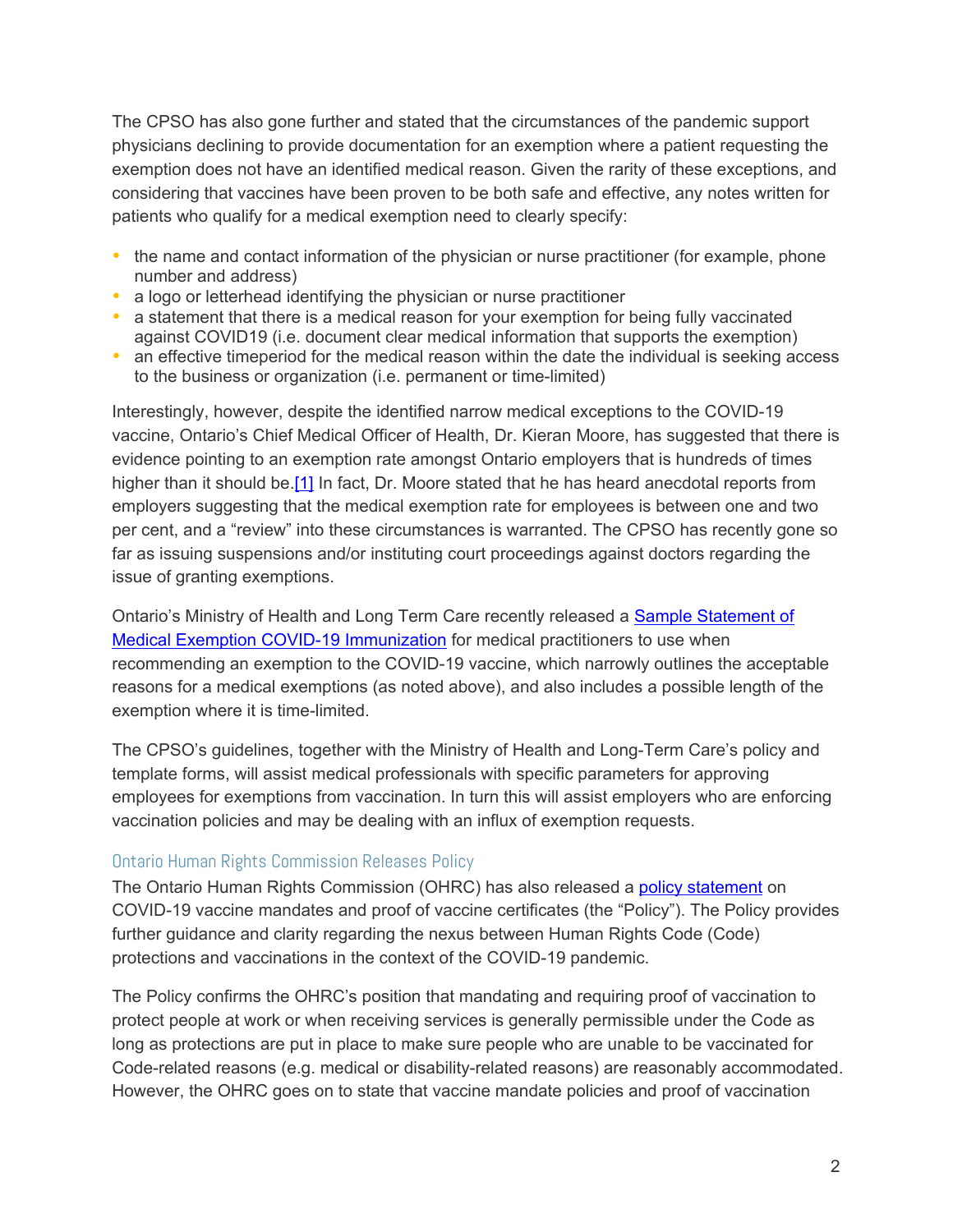requirements that result in people being denied equal access to employment or services on Code grounds may only be justifiable during a pandemic or shorter periods. The Policy highlights that proof of vaccine and vaccine mandate policies should only be used for a reasonably appropriate duration, be regularly reviewed and updated to match pandemic conditions, and reflect up-to-date evidence and public health guidance.

An integral point coming out of the Policy is the OHRC's position that a person who chooses not to be vaccinated based on "personal preference" does not have the right to accommodation under the Code, and that personal preferences or "singular beliefs" do not amount to creed for purposes of the Code. Furthermore, even if a person could show they were denied a service or employment because of a creed-based belief against vaccinations, the duty to accommodate does not necessarily require they be exempted from vaccine mandates, certification or COVID testing requirements. This is based on the idea that the duty to accommodate can be limited if it would significantly compromise health and safety amounting to undue hardship – such as during a pandemic.

## Reasonable Accommodation

The OHRC has explained that exempting individuals with a documented medical inability to receive the vaccine is a reasonable accommodation within the meaning of the Code. In other words, organizations must reasonably accommodate people who are unable to be vaccinated due to Code-related reasons unless the accommodation would significantly interfere with people's health and safety.

When considering whether a legitimate human rights exemption request can be accommodated, organizations should carefully consider whether the individual's circumstances can be accommodated short of undue hardship. Requests need to be addressed on an individual basis, and supporting documentation should be evaluated. This process should be documented to protect against future scrutiny.

Organizations may elect to put COVID testing in place as an alternative to mandatory vaccinations or as an option for accommodating people who are unable to receive a vaccine for medical reasons in circumstances where this approach is considered to be acceptable from a health and safety perspective. The OHRC's view is that organizations should cover the costs of COVID testing for those employees who have a valid medical exemption as part of the duty to accommodate.

### **Overall**

While there is still much uncertainty in these unprecedented times regarding vaccination mandates and proof of vaccination policies generally, both the medical exemption classifications from the Ministry of Health, as well as the recent guidance from the OHRC, may help employers and businesses to both respect human rights when implementing their policies, as well as navigate and appropriately scrutinize exemption requests.